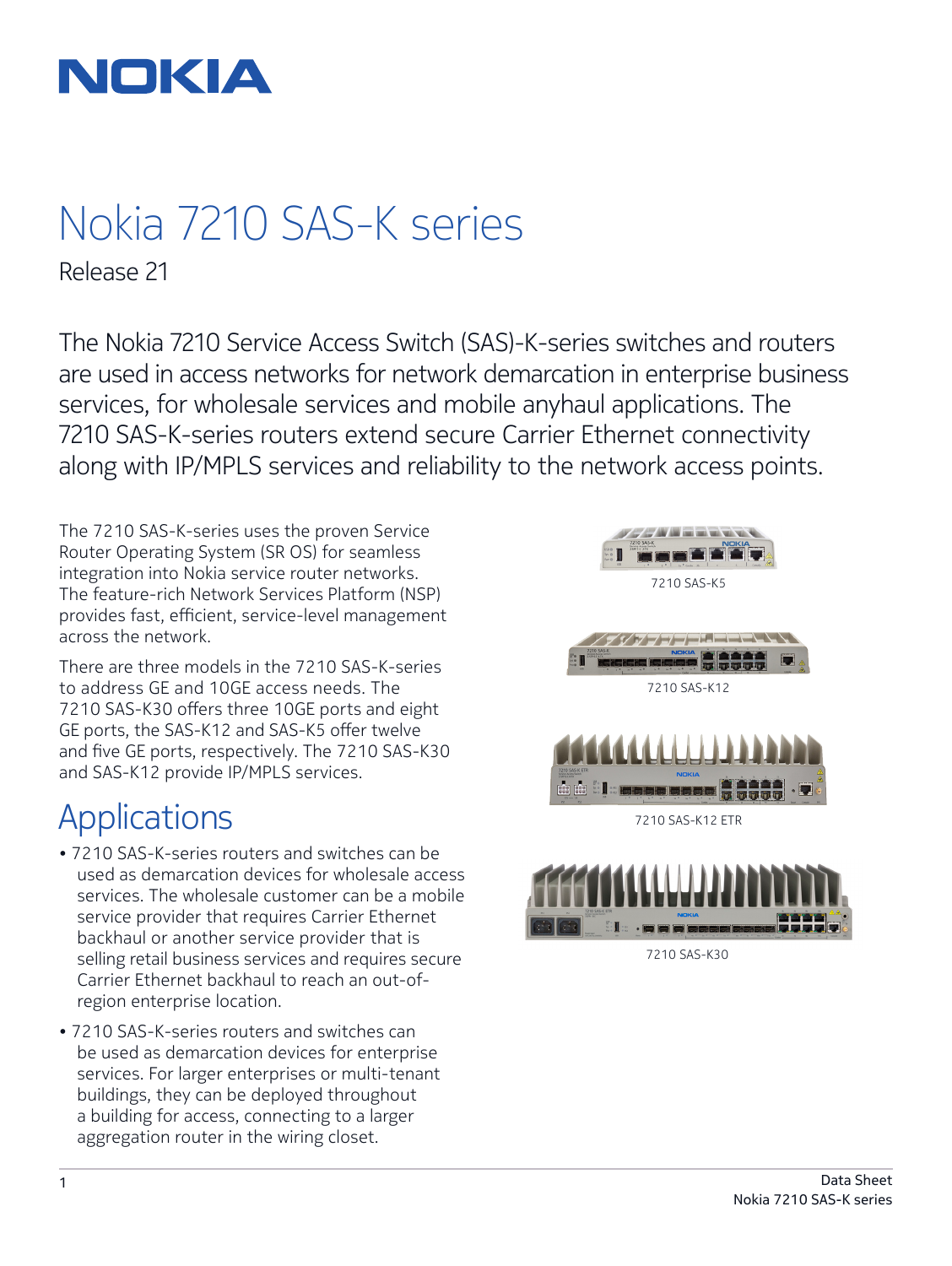

- 7210 SAS-K-series routers and switches can be used for secure access at macro and small cell sites, where only a few GE or Fast Ethernet connections are required.
- 7210 SAS-K-series routers and switches can enable service providers to undertake Carrier Ethernet transformation projects and evolve to packet-based network architectures with converged IP voice, data, and video running over Layer 2 or 3 VPNs. The routers and switches offer enterprises cost-effective access points with highly reliable Ethernet switching or IP/MPLS routing along with hierarchical quality of service (QoS) to accommodate both mission-critical and business services traffic.

# **Benefits**

## **Investment protection**

7210 SAS-K-series routers use Nokia silicon to deliver unique capabilities required for network interface devices (NIDs), including deep buffers on ingress and egress, hierarchical queuing and shaping, service scaling, as well as precise diagnostics and timing. Having a programmable datapath allows new capabilities to be added in the future, extending device lifetime in the field.

## **Differentiated service delivery**

7210 SAS-K-series routers provide MEF 2.0 Carrier Ethernet services for reliable, standardized packet switching in the access network. The 7210 SAS-K12 and SAS-K30 models allow network operators to extend segment routing and IP/MPLS to their network access points for end-to-end service delivery along with enhanced reliability and management. All 7210 SAS-K-series models offer hierarchical QoS with per-service ingress and egress queuing, allowing operators to differentiate and prioritize customer traffic throughout the network based on application needs. Carrier-grade per-service testing and diagnostics improve reliability and service assurance. Synchronous Ethernet (SyncE) and IEEE 1588v2 provide precise frequency, phase, and time distribution along with precise timestamping for enhanced SLA reporting and management.

## **Quality of service and network performance**

Most data traffic is inherently bursty. To avoid dropped packets, the 7210 SAS-K-series routers are equipped with deep buffers on both ingress and egress, providing hierarchical queuing and shaping. This translates into less packet loss, fewer retransmissions, more efficient use of bandwidth, and greater customer satisfaction. Optional per-SAP policing on ingress allows the service provider to enforce contracted data rates and reduces latency as it avoids buffering in queues. Together, these QoS features deliver more accurate and flexible SLA enforcement than what is provided with simple policing to provide the best quality of experience for all applications.

#### **Reliable service deployment**

7210 SAS-K series routers offer reliable, lowmaintenance operation in a wide variety of deployment scenarios due to their passive cooling, extended temperature ranges and up to IP50 rating. Redundant power supplies provide further resiliency. As they are typically deployed in customer premises, cell sites and other access locations, their proven reliability avoids truck-roll costs.

## **Flexible and secure**

The routers are equipped with both copper and fiber GE access ports. MACsec provides authentication and encryption for all traffic on Ethernet links.

# Software features on all models

All models in the 7210 SAS-K-series provide Layer 2 Carrier Ethernet services, advanced timing, and OAM features. Additional segment routing and IP/MPLS-based features on the 7210 SAS-K12 and SAS-K30 are outlined in the following section. Please refer to 7210 SAS technical documentation for the features supported on each product model.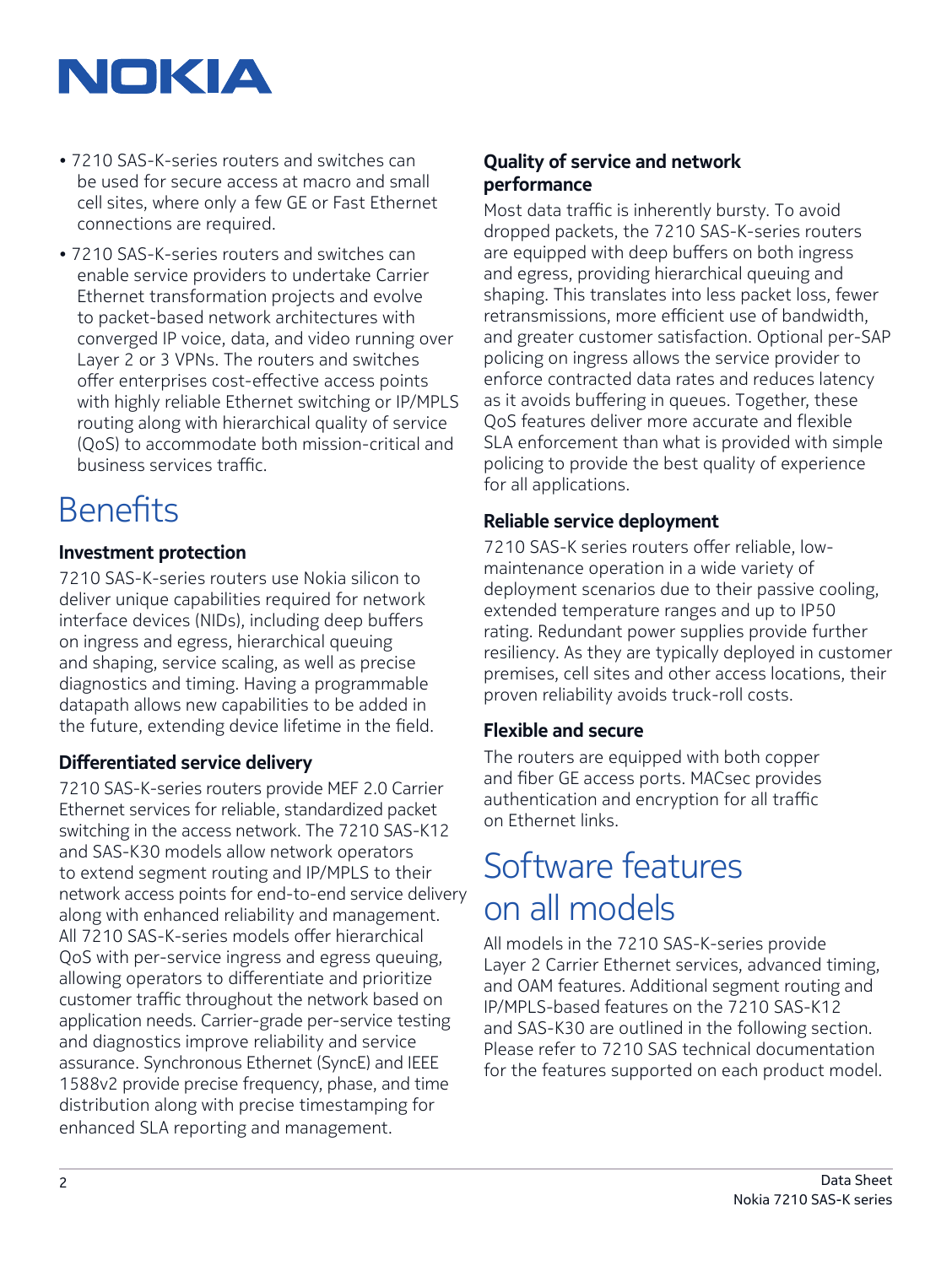# NOKIA

# **Network services and protocols**

- Layer-2 virtual private network (VPN) services virtual leased line (VLL) and virtual private LAN service (VPLS)
- IEEE 802.1Q (VLAN) and 802.1ad (QinQ)

## **Load balancing and resiliency**

- IEEE 802.3.ad Link Aggregation Group (LAG)
- ITU-T G.8032v2
- IEEE Spanning Tree Protocol (STP)/Rapid Spanning Tree Protocol (RSTP)/Multiple Spanning Tree Protocol (MSTP)

# **Quality of Service**

- Service ingress packet classification based on MAC and IP criteria (IPv4 and IPv6), MPLS EXP on network ingress.
- Hierarchical per-service ingress and egress policing, queuing, and shaping
- Deep buffering
- RED slope
- Ethernet bandwidth notification (ETH-BN) for transport over microwave links

## **OAM**

- IEEE 802.3ah Ethernet in the first mile with Dying Gasp support
- IEEE 802.1ag Ethernet OAM and ITU-T Y.1731 for fault and performance management
- Service mirroring (local/remote)
- Two-Way Active Measurement Protocol (TWAMP), TWAMP light
- ITU-T Y.1564 test head with multiple streams (with EMIX/IMIX frame-size) and service performance measurement
- Per port loopback
- Per service loopback with MAC swap
- Link Layer Discovery Protocol (LLDP)
- NETCONF/YANG
- SNMPv1, v2c, v3
- Ethernet and IP tools for performance monitoring with MEF 35-based binning and availability
- PTP-based timestamps for service level agreement measurements
- Remote SR OS upgrade
- Auto-configuration (plug-and-play)

#### **Security**

- Secure Shell (SSH) v4 and v6 for management
- SSH with public key infrastructure (PKI)
- IEEE 802.1x on access ports
- Control plane security
- Management access filters
- Remote Authentication Dial-In User Service (RADIUS) client
- Terminal Access Concentrator Access Control Server Plus (TACACS+)
- User profile management
- VPLS security
- Access control lists

# Additional 7210 SAS-K12 and SAS-K30 features

#### **Services**

- IP VPN services (IPv4 and IPv6)
- Internet Enhanced Service (IPv4 and IPv6)
- Ethernet VPN (EVPN)
	- VPLS
	- Multihoming with single active and all active options
- Routed VPLS with IES and virtual private routed network (VPRN) IPv4 interfaces
- IPv4 multicast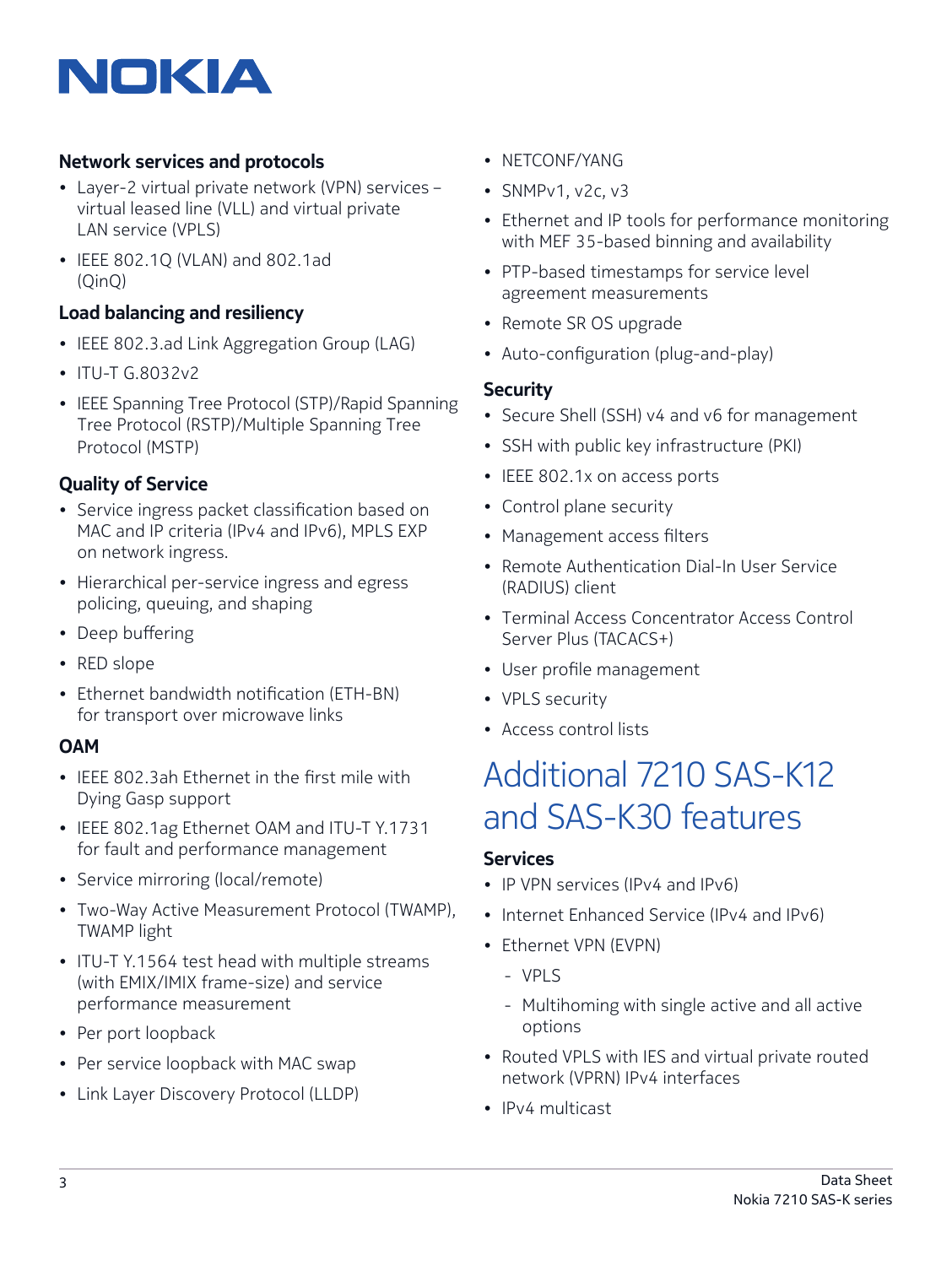

## **Networking protocols**

- Segment routing
	- Intermediate System-to-Intermediate System (IS-IS) and Open Shortest Path First (OSPF)
	- Loop-free alternate (LFA) and remote LFA (RLFA)
- Path Computation Element Protocol (PCEP)
	- Resource Reservation Protocol (RSVP)
- MPLS Label Edge Router (LER) and Label Switch Router (LSR).
	- Label Distribution Protocol (LDP) and Targeted LDP (T-LDP)
	- Resource Reservation Protocol Traffic Engineering (RSVP-TE)
- IP routing
	- Intermediate System-to-Intermediate System (IS-IS) (IPv4 and IPv6), including traffic engineering (TE) support for IPv4
	- Open Shortest Path First (OSPFv2 and OSPFv3) including TE support for IPv4
	- IPv4 unnumbered with MPLS
	- Border Gateway Protocol (BGP)
	- BGP label unicast routes as defined in RFC 3107 with Accumulated Interior Gateway Protocol (AIGP) support
	- BGP-AD for VPLS auto-discovery
	- BGP pseudowire routing for multi-segment pseudowires
- Protocol Independent Multicast (PIM) Sparse mode (SM), Source Specific Multicast (SSM) and IGMPv1/2/3
- IGMPv1/2/3 snooping

## **Load balancing and resiliency**

- Multi-chassis (MC) LAG
- Pseudowire redundancy
- Primary and Secondary LSPs
- BGP Prefix Independent Convergence (PIC)
- Fast reroute (FRR)
	- LDP with loop-free alternate (LFA) policies
	- RSVP
	- Segment routing with LFA and RLFA
- Equal-cost multi-path (ECMP) load balancing for LDP LSR/LER, IPv4 and L3 VPN tunnels
- Virtual Router Redundancy Protocol (VRRP)
- Bidirectional fault detection (BFD) with 10ms timer
- Shared Risk Link Group (SRLG) recovery
- Entropy (pseudowire hash) label

#### **Quality of service**

- Service egress reclassification based on IP DSCP, IP precedence, Dot1p
- Self-generated traffic marking

#### **OAM**

- MPLS OAM for in-service performance management (delay, jitter, and packet loss) and fault management
- IPv6 for management

#### **Security**

- Per-port MAC security (MACsec)
- Strict unicast Reverse Path Forwarding (uRPF)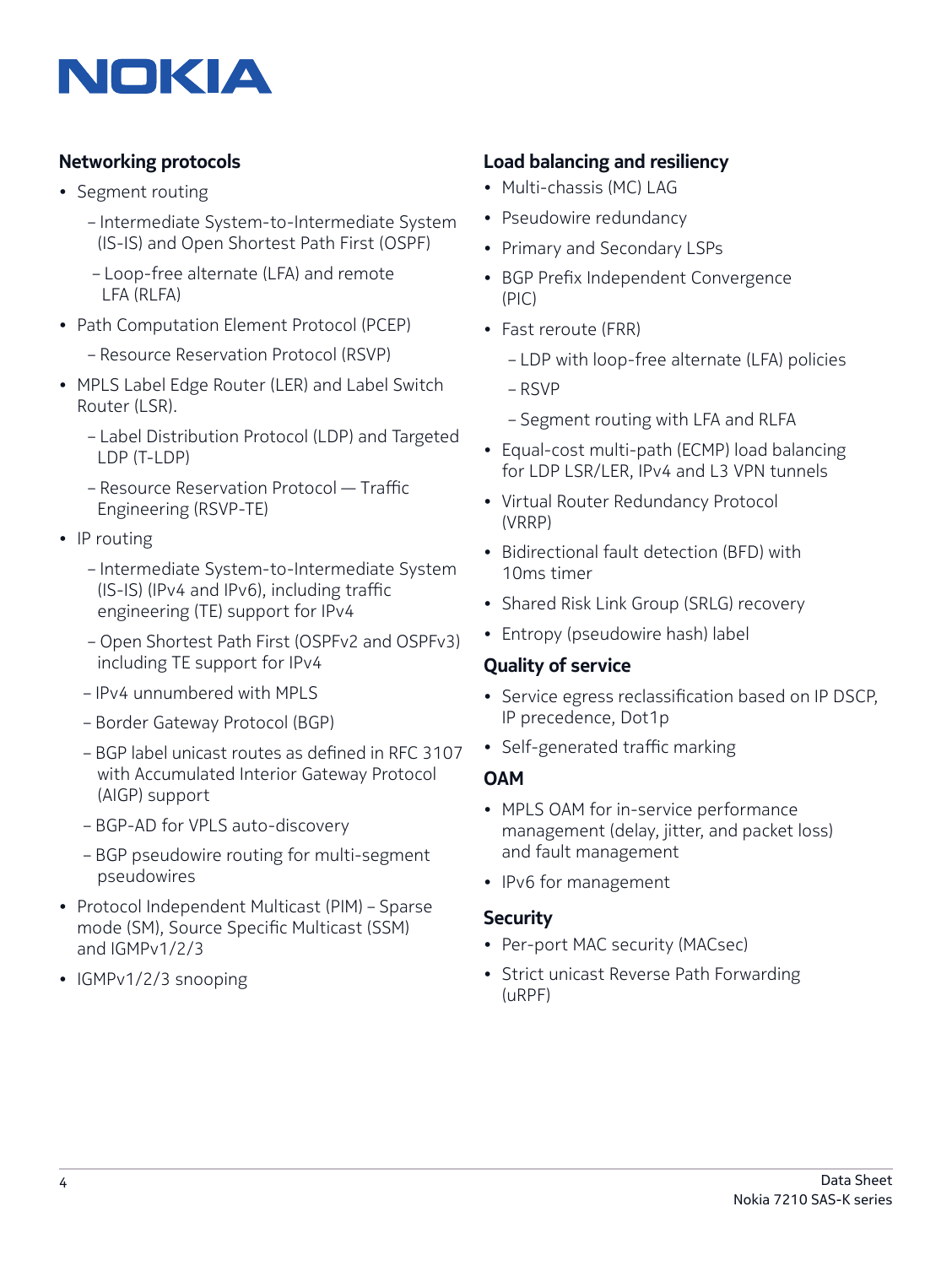

# Hardware overview

# Table 1. 7210 SAS-K-series specifications

|                                                | <b>7210 SAS-K30 ETR</b>                                                                                                                                                                                                                                                                                    | 7210 SAS-K12<br>(2 variants: standard and ETR)                                                                                                                                             | 7210 SAS-K5<br>(2 variants: standard and ETR)                                                                                        |
|------------------------------------------------|------------------------------------------------------------------------------------------------------------------------------------------------------------------------------------------------------------------------------------------------------------------------------------------------------------|--------------------------------------------------------------------------------------------------------------------------------------------------------------------------------------------|--------------------------------------------------------------------------------------------------------------------------------------|
| System throughput<br>Half duplex, IMIX traffic | 60 Gb/s wire speed                                                                                                                                                                                                                                                                                         | 18 Gb/s wire speed                                                                                                                                                                         | 10 Gb/s wire speed                                                                                                                   |
| Network transport                              | IP/MPLS/Ethernet                                                                                                                                                                                                                                                                                           | IP/MPLS/Ethernet                                                                                                                                                                           | Ethernet                                                                                                                             |
| Interfaces                                     | $\bullet$ 3 x SFP+ 10GE                                                                                                                                                                                                                                                                                    | • 2 x SFP 100/1000 Mb/s                                                                                                                                                                    | • 2 x SFP 100/1000 Mb/s                                                                                                              |
|                                                | • 8 x Combo SFP/RJ-45<br>10/100/1000 Mb/s                                                                                                                                                                                                                                                                  | $\cdot$ 4 x RJ-45 10/100/1000 Mb/s<br>• 6 x Combo SFP/RJ-45 10/100/1000 Mb/s                                                                                                               | • 2 x RJ-45 10/100/1000 Mb/s<br>• 1 x Combo SFP/RJ-45 10/100/1000 Mb/s                                                               |
| Timing and<br>synchronization                  | • ITU-T SyncE with Ethernet<br>Synchronization Messaging<br>Channel (ESMC)<br>• IEEE 1588v2<br>- Boundary Clock (BC),<br>Ordinary Clock (OC) - slave<br>- User Datagram Protocol<br>(UDP)/IP and Ethernet<br>encapsulation<br>- Profiles: IEEE 1588v2 default,<br>ITU-T G.8265.1, G.8275.1<br>$\cdot$ 1PPS | • ITU-T SyncE with ESMC<br>• IEEE 1588v2<br>- BC, OC-slave<br>- UDP/IP and Ethernet encapsulation<br>- Profiles: IEEE 1588v2 default,<br>ITU-T G.8265.1, G.8275.1<br>• 1PPS on ETR variant | • ITU-T SyncE with ESMC<br>• IEEE 1588v2<br>- BC, OC-slave<br>- UDP/IP encapsulation<br>- Profiles: IEEE 1588v2 default,<br>G.8265.1 |
|                                                |                                                                                                                                                                                                                                                                                                            |                                                                                                                                                                                            |                                                                                                                                      |
| Extended buffering<br>and shaping              | Ingress, egress<br>512 MB buffer                                                                                                                                                                                                                                                                           | Ingress, egress<br>64 MB buffer                                                                                                                                                            | Ingress, egress<br>64 MB buffer                                                                                                      |
| IP rating                                      | IP <sub>20</sub>                                                                                                                                                                                                                                                                                           | 7210 SAS-K12: IP50<br>7210 SAS-K12 ETR: IP20                                                                                                                                               | IP50 (both variants)                                                                                                                 |
| Dimensions                                     | • Height: 8.8 cm (3.5 in) 2RU<br>• Width: 43.8 cm (17.2 in)                                                                                                                                                                                                                                                | 7210 SAS-K12:<br>• Height: 3.5 cm (1.4 in) 1RU                                                                                                                                             | 7210 SAS-K5:<br>• Height: 3.5 cm (1.4 in) 1RU                                                                                        |
|                                                | • Depth: 25.2 cm (9.9 in)                                                                                                                                                                                                                                                                                  | • Width: 29.5 cm (11.6 in)                                                                                                                                                                 | • Width: 18.4 cm (7.2 in)                                                                                                            |
|                                                |                                                                                                                                                                                                                                                                                                            | • Depth: 21.8 cm (8.6 in)                                                                                                                                                                  | • Depth: 21.8 cm (8.6 in)                                                                                                            |
|                                                |                                                                                                                                                                                                                                                                                                            | 7210 SAS-K12 (ETR):<br>• Height: 6.6cm (2.6 in) 1.5RU                                                                                                                                      | 7210 SAS-K5 (ETR):<br>• Height: 4.1 cm (1.6 in) 1RU                                                                                  |
|                                                |                                                                                                                                                                                                                                                                                                            | • Width: 33.9cm (13.35in)                                                                                                                                                                  | • Width: 18.4 cm (7.2 in)                                                                                                            |
|                                                |                                                                                                                                                                                                                                                                                                            | • Depth: 24.0cm (9.45in - ETSI)                                                                                                                                                            | • Depth: 21.8 cm (8.6 in)                                                                                                            |
| Power supply options                           | . Two feeds. Two fixed internal<br>AC power supplies and one<br>fixed internal DC power supply.                                                                                                                                                                                                            | • 7210 SAS-K12: One feed. External<br>AC or DC power supply                                                                                                                                | • 7210 SAS-K5: One feed. External<br>AC or DC power supply                                                                           |
|                                                |                                                                                                                                                                                                                                                                                                            | • 7210 SAS-K12 (ETR): Two feeds.<br>External AC or DC power supplies.<br>Supports concurrent use of AC and<br>DC power                                                                     | • 7210 SAS-K5 (ETR): Two feeds.<br>External AC or DC power supplies.<br>Supports concurrent use of AC and<br>DC power                |
|                                                |                                                                                                                                                                                                                                                                                                            | • AC, -48 V DC and +24 V DC power<br>supplies are available                                                                                                                                | • AC, -48 V DC and +24 V DC power<br>supplies are available                                                                          |
| Power requirements                             | • AC input: 100 V to 240 V,<br>50 Hz to 60 Hz                                                                                                                                                                                                                                                              | • AC input: 100 V to 240 V, 50 Hz to 60 Hz                                                                                                                                                 | • AC input: 100 V to 240 V, 50 Hz to 60 Hz                                                                                           |
|                                                |                                                                                                                                                                                                                                                                                                            | • DC input: -36 V DC to -72 V DC                                                                                                                                                           | • DC input: -36 V DC to -72 V DC                                                                                                     |
|                                                | • DC input: -18 V DC to -72 V DC                                                                                                                                                                                                                                                                           |                                                                                                                                                                                            | • DC input: +20 V DC to +28 V DC                                                                                                     |
| Cooling                                        | Passive cooling                                                                                                                                                                                                                                                                                            | Passive cooling                                                                                                                                                                            | Passive cooling                                                                                                                      |
| Temperature<br>operating range                 | -40°C to +65°C (-40°F to +149°F)                                                                                                                                                                                                                                                                           | • 7210 SAS-K12: 0°C to 40°C<br>(32°F to 104°F)                                                                                                                                             | • 7210 SAS-K5: 0°C to 40°C<br>(32°F to 104°F)                                                                                        |
|                                                |                                                                                                                                                                                                                                                                                                            | • 7210 SAS-K5 (ETR): -40°C to +65°C<br>$(-40^{\circ}$ F to $+149^{\circ}$ F)                                                                                                               | • 7210 SAS-K5 (ETR): -40°C to +65°C<br>$(-40°F to +149°F)$                                                                           |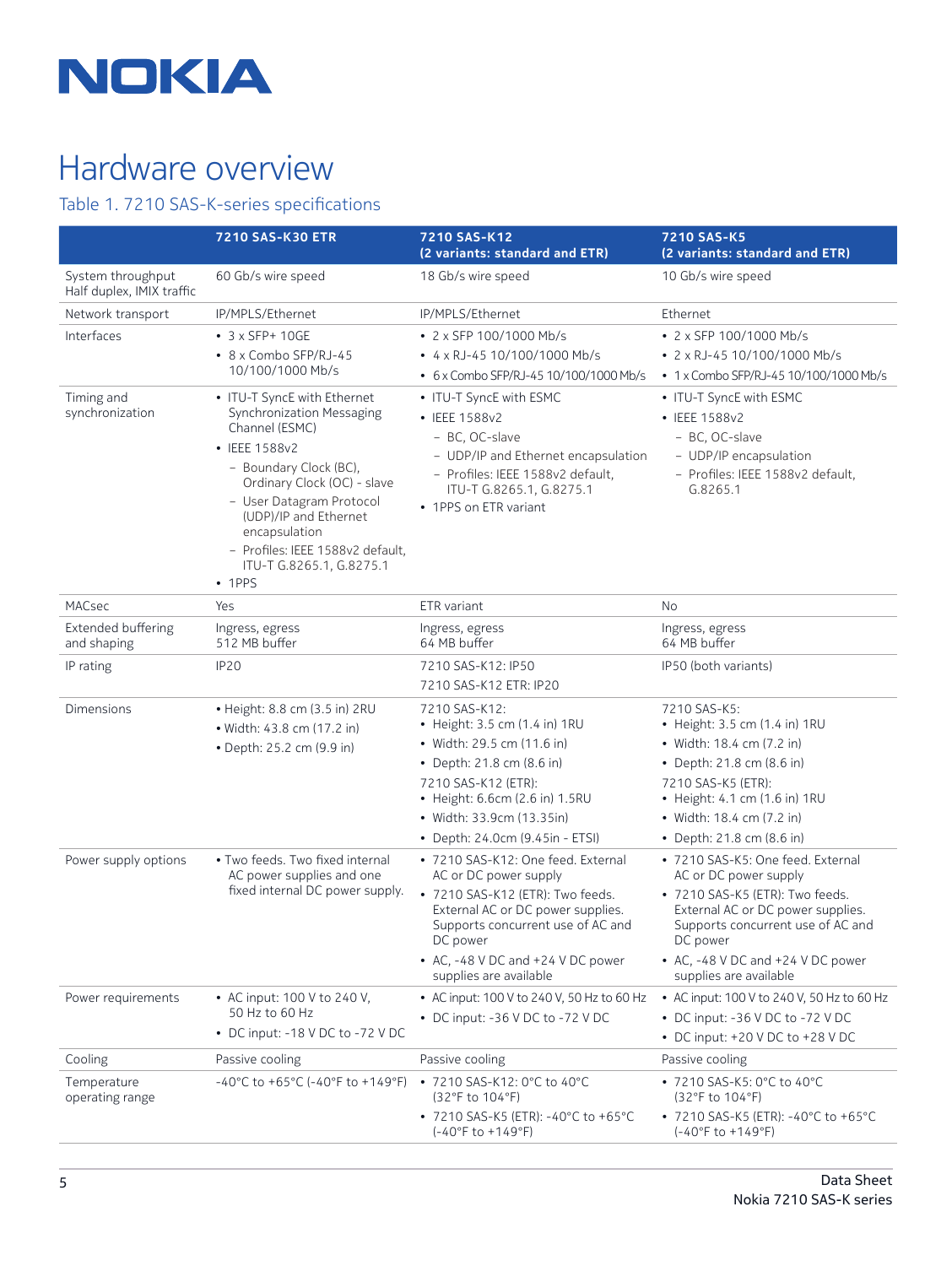

# Technical specifications<sup>1</sup>

### **Environmental specifications**

- ATT-TP-76200
- ETSI EN 300 019-2-1 Storage
- ETSI EN 300 019-2-2 Transportation
- ETSI EN 300 019-2-3 Operational
- GR-63-CORE
- VZ.TPR.9205
- RoHS 6/6 design

#### **Safety**

- IEC/EN 60825-1
- IEC/EN 60825-2
- AS/NZS 60950-1
- IEC/EN/UL/CSA 60950-1 Ed2
- AS/NZS 62368-1
- IEC/EN/UL/CSA 62368-1 Ed2

#### **Electromagnetic compatibility**

- AS/NZS CISPR 32 Class A
- BSMI CNS13438 Class A<sup>2</sup>
- $\cdot$  BT GS-7<sup>2</sup>
- EN 55024
- EN 55032 Class A
- ETSI EN 300 132-2 (LVDC)2
- ETSI EN 300 132-3 (AC)2
- ETSI EN 300 386
- ETSI ES 201 468
- FCC Part 15 Class A
- GR-1089-CORE
- ICES-003 Class A
- IFC CISPR 24
- IEC CISPR 32 Class A
- IEC/EN 61000-3-2 Power line harmonics<sup>2</sup>
- IEC/EN 61000-3-3 Voltage fluctuations<sup>2</sup>
- IEC/EN 61000-4-2 ESD
- IEC/EN 61000-4-3 Radiated Immunity
- IEC/EN 61000-4-4 EFT
- IEC/EN 61000-4-5 Surge
- IEC/EN 61000-4-6 Conducted Immunity
- IEC/EN 61000-4-11 Voltage Interruptions
- IEC/EN 61000-6-2 Industrial<sup>2</sup>
- IFC/FN 61000-6-4<sup>2</sup>
- KCC Korea-Emission & Immunity (in accordance with KN32/KN35)
- VCCI Class A

#### **Power utility substations**

- IEC 61850-3 $3$
- IEEE 1613<sup>3</sup>

#### **Railway**

- EN 50121-4<sup>2</sup>
- IFC 62236-42

#### **Directives, regional approvals and certifications**

- DIRECTIVE 2011/65/EU RoHS
- DIRECTIVE 2012/19/EU WEEE
- DIRECTIVE 2014/30/EU EMC
- DIRECTIVE 2014/35/EU LVD
- NEBS Level 3
- MEF 3.0
- Australia RCM Mark
- China RoHS CRoHS
- Europe CE Mark
- Japan VCCI Mark
- South Korea KC Mark

System design intent is according to the listed standards. Certifications vary on different models. Certifications applicable to specific models are noted. Refer to product documentation for detailed compliance status.

Applicable to specific models